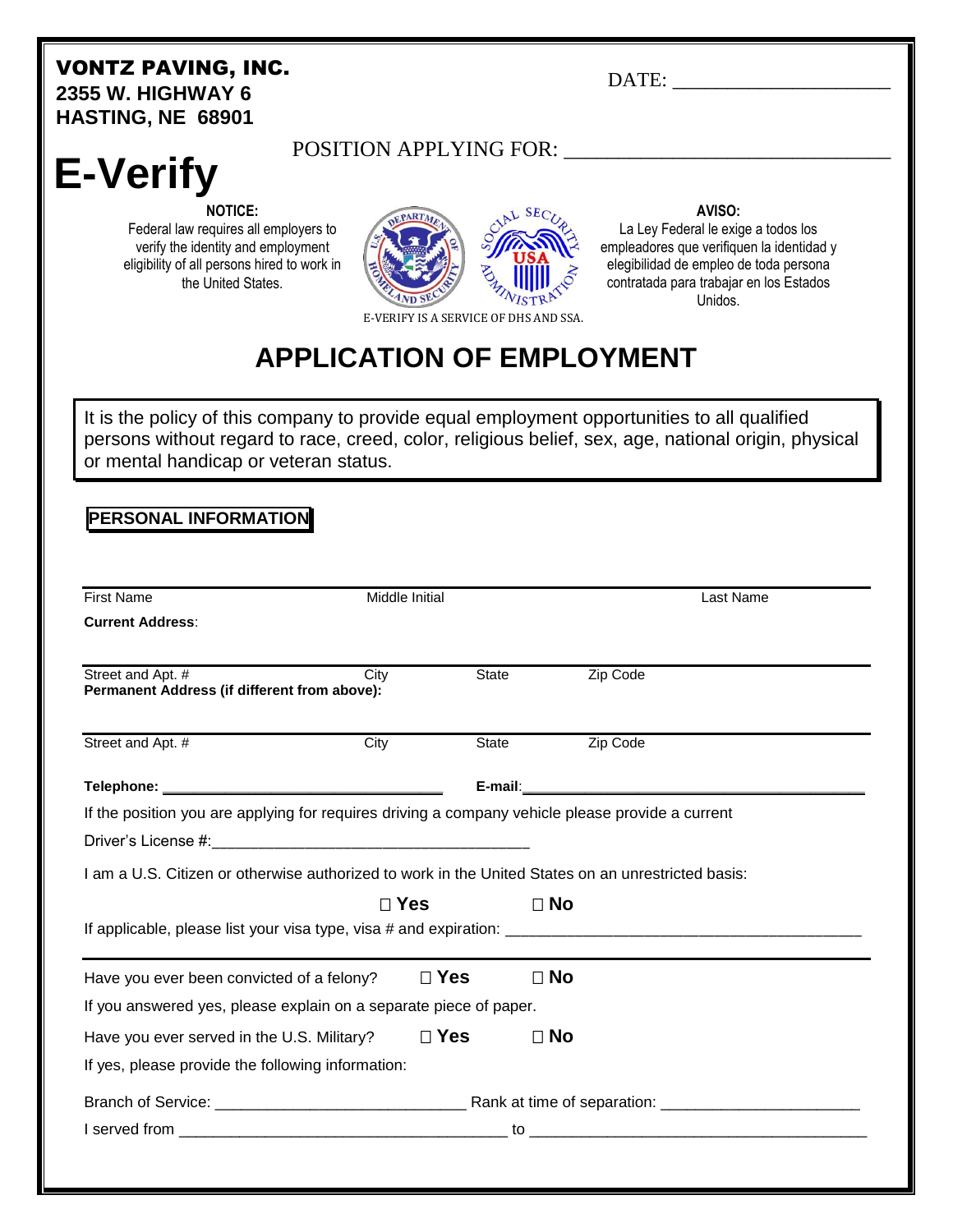### **EMPLOYMENT HISTORY:**

|                                    |                                                          |       | Your Position: ________________________Duties ___________________________________                                                                                                                                                                                                                                                                                                                                                                                                                                                       |
|------------------------------------|----------------------------------------------------------|-------|-----------------------------------------------------------------------------------------------------------------------------------------------------------------------------------------------------------------------------------------------------------------------------------------------------------------------------------------------------------------------------------------------------------------------------------------------------------------------------------------------------------------------------------------|
| Supervisor: _________________      |                                                          |       | May we contact? $\Box$ Yes $\Box$ No<br>$\begin{tabular}{c} \multicolumn{2}{c} {\textbf{1}} & \multicolumn{2}{c} {\textbf{1}} & \multicolumn{2}{c} {\textbf{1}} \\ \multicolumn{2}{c} {\textbf{2}} & \multicolumn{2}{c} {\textbf{3}} & \multicolumn{2}{c} {\textbf{4}} \\ \multicolumn{2}{c} {\textbf{4}} & \multicolumn{2}{c} {\textbf{5}} & \multicolumn{2}{c} {\textbf{6}} \\ \multicolumn{2}{c} {\textbf{5}} & \multicolumn{2}{c} {\textbf{6}} & \multicolumn{2}{c} {\textbf{6}} \\ \multicolumn{2}{c} {\textbf{5}} & \multicolumn$ |
|                                    | Name                                                     | Title |                                                                                                                                                                                                                                                                                                                                                                                                                                                                                                                                         |
|                                    |                                                          |       | ,我们也不能在这里的时候,我们也不能在这里的时候,我们也不能会在这里的时候,我们也不能会在这里的时候,我们也不能会在这里的时候,我们也不能会在这里的时候,我们也不                                                                                                                                                                                                                                                                                                                                                                                                                                                       |
| <b>Prior Employer</b>              |                                                          |       | ,我们也不会有一个人的事情。""我们的人们,我们也不会有一个人的人,我们也不会有一个人的人,我们也不会有一个人的人,我们也不会有一个人的人,我们也不会有一个人的<br>第一百一章 一个人的人,我们的人们的人们,我们的人们的人们,我们的人们的人们,我们的人们的人们,我们的人们的人们,我们的人们的人们,我们的人们的人们,我们的人们                                                                                                                                                                                                                                                                                                                                                                    |
|                                    |                                                          |       |                                                                                                                                                                                                                                                                                                                                                                                                                                                                                                                                         |
|                                    |                                                          |       |                                                                                                                                                                                                                                                                                                                                                                                                                                                                                                                                         |
|                                    |                                                          |       |                                                                                                                                                                                                                                                                                                                                                                                                                                                                                                                                         |
| Supervisor: _________________      | <u> 1989 - Johann Harrison, fransk politik (d. 1989)</u> |       | <b>May we contact?</b> □ Yes □ No                                                                                                                                                                                                                                                                                                                                                                                                                                                                                                       |
|                                    | Name                                                     | Title |                                                                                                                                                                                                                                                                                                                                                                                                                                                                                                                                         |
|                                    |                                                          |       |                                                                                                                                                                                                                                                                                                                                                                                                                                                                                                                                         |
|                                    |                                                          |       |                                                                                                                                                                                                                                                                                                                                                                                                                                                                                                                                         |
| <b>Prior Employer</b>              |                                                          |       |                                                                                                                                                                                                                                                                                                                                                                                                                                                                                                                                         |
|                                    |                                                          |       | May we contact? $\Box$ Yes $\Box$ No                                                                                                                                                                                                                                                                                                                                                                                                                                                                                                    |
| Supervisor: <u>_______________</u> | Name                                                     | Title |                                                                                                                                                                                                                                                                                                                                                                                                                                                                                                                                         |
| <b>Prior Employer</b>              |                                                          |       |                                                                                                                                                                                                                                                                                                                                                                                                                                                                                                                                         |
|                                    |                                                          |       |                                                                                                                                                                                                                                                                                                                                                                                                                                                                                                                                         |
|                                    |                                                          |       |                                                                                                                                                                                                                                                                                                                                                                                                                                                                                                                                         |
|                                    |                                                          |       |                                                                                                                                                                                                                                                                                                                                                                                                                                                                                                                                         |
|                                    |                                                          |       | May we contact? □ Yes □ No                                                                                                                                                                                                                                                                                                                                                                                                                                                                                                              |
|                                    | $\overline{\mathsf{Name}}$                               | Title |                                                                                                                                                                                                                                                                                                                                                                                                                                                                                                                                         |